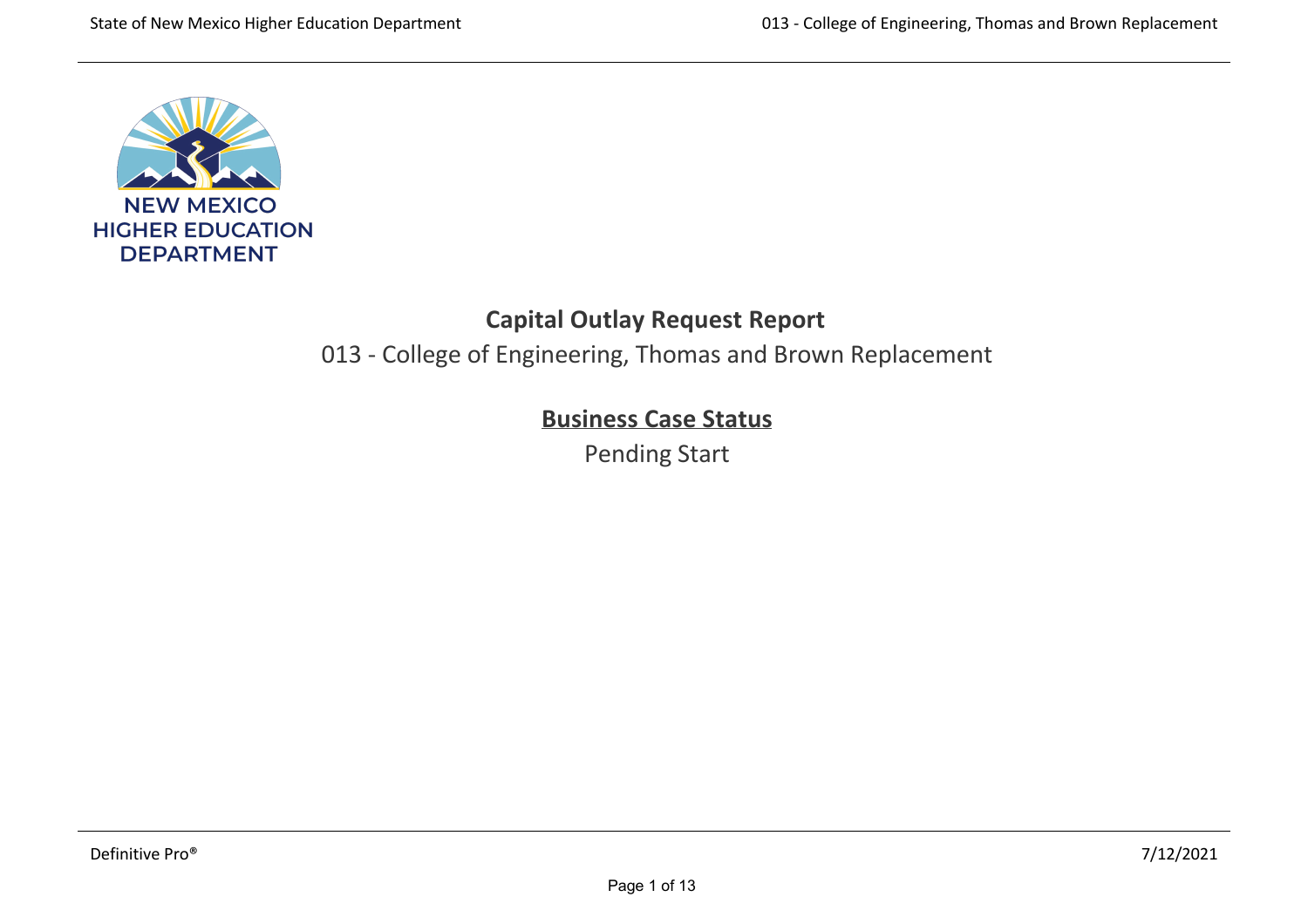| <b>Request</b>                  |                                                                                         |                                                                                                                                           |                                                                                                                                                                                                                                                                                                                                                                                                                                                                                                                                                                                                                                                                                                                                                                                                                                                                                                                                                                                                                                                                                                                                                                                                                                                                                                                                                                                                                                                                                                                                                                                                                                                                                                                                                                                                                                                                                                                                                                                                                                                                                                                                                                                                                                                                                                                                                                                                                                                                                                                                                                                                                                                                                                                                                                                                                                                                                                                                                                                                                                                                                                                                                                                                                                                                                                                                                                                                                                                                                                                                                                                                                                                                                                                                                                                                                                                                                                                                                                                                                                                                                                                                                                                                                                                                                                                                                                                                                                                                                                                                                                                                                                                                                                                                                                                                                                                                                                                                                                                                                                                                                                                                                                                                                                                                                                                                               |  |
|---------------------------------|-----------------------------------------------------------------------------------------|-------------------------------------------------------------------------------------------------------------------------------------------|-----------------------------------------------------------------------------------------------------------------------------------------------------------------------------------------------------------------------------------------------------------------------------------------------------------------------------------------------------------------------------------------------------------------------------------------------------------------------------------------------------------------------------------------------------------------------------------------------------------------------------------------------------------------------------------------------------------------------------------------------------------------------------------------------------------------------------------------------------------------------------------------------------------------------------------------------------------------------------------------------------------------------------------------------------------------------------------------------------------------------------------------------------------------------------------------------------------------------------------------------------------------------------------------------------------------------------------------------------------------------------------------------------------------------------------------------------------------------------------------------------------------------------------------------------------------------------------------------------------------------------------------------------------------------------------------------------------------------------------------------------------------------------------------------------------------------------------------------------------------------------------------------------------------------------------------------------------------------------------------------------------------------------------------------------------------------------------------------------------------------------------------------------------------------------------------------------------------------------------------------------------------------------------------------------------------------------------------------------------------------------------------------------------------------------------------------------------------------------------------------------------------------------------------------------------------------------------------------------------------------------------------------------------------------------------------------------------------------------------------------------------------------------------------------------------------------------------------------------------------------------------------------------------------------------------------------------------------------------------------------------------------------------------------------------------------------------------------------------------------------------------------------------------------------------------------------------------------------------------------------------------------------------------------------------------------------------------------------------------------------------------------------------------------------------------------------------------------------------------------------------------------------------------------------------------------------------------------------------------------------------------------------------------------------------------------------------------------------------------------------------------------------------------------------------------------------------------------------------------------------------------------------------------------------------------------------------------------------------------------------------------------------------------------------------------------------------------------------------------------------------------------------------------------------------------------------------------------------------------------------------------------------------------------------------------------------------------------------------------------------------------------------------------------------------------------------------------------------------------------------------------------------------------------------------------------------------------------------------------------------------------------------------------------------------------------------------------------------------------------------------------------------------------------------------------------------------------------------------------------------------------------------------------------------------------------------------------------------------------------------------------------------------------------------------------------------------------------------------------------------------------------------------------------------------------------------------------------------------------------------------------------------------------------------------------------------------------------------|--|
| <b>Institution</b>              | New Mexico State University                                                             | $\checkmark$                                                                                                                              |                                                                                                                                                                                                                                                                                                                                                                                                                                                                                                                                                                                                                                                                                                                                                                                                                                                                                                                                                                                                                                                                                                                                                                                                                                                                                                                                                                                                                                                                                                                                                                                                                                                                                                                                                                                                                                                                                                                                                                                                                                                                                                                                                                                                                                                                                                                                                                                                                                                                                                                                                                                                                                                                                                                                                                                                                                                                                                                                                                                                                                                                                                                                                                                                                                                                                                                                                                                                                                                                                                                                                                                                                                                                                                                                                                                                                                                                                                                                                                                                                                                                                                                                                                                                                                                                                                                                                                                                                                                                                                                                                                                                                                                                                                                                                                                                                                                                                                                                                                                                                                                                                                                                                                                                                                                                                                                                               |  |
| <b>Project Title</b>            | College of Engineering, Thomas and Brown Replacement                                    |                                                                                                                                           |                                                                                                                                                                                                                                                                                                                                                                                                                                                                                                                                                                                                                                                                                                                                                                                                                                                                                                                                                                                                                                                                                                                                                                                                                                                                                                                                                                                                                                                                                                                                                                                                                                                                                                                                                                                                                                                                                                                                                                                                                                                                                                                                                                                                                                                                                                                                                                                                                                                                                                                                                                                                                                                                                                                                                                                                                                                                                                                                                                                                                                                                                                                                                                                                                                                                                                                                                                                                                                                                                                                                                                                                                                                                                                                                                                                                                                                                                                                                                                                                                                                                                                                                                                                                                                                                                                                                                                                                                                                                                                                                                                                                                                                                                                                                                                                                                                                                                                                                                                                                                                                                                                                                                                                                                                                                                                                                               |  |
|                                 | <b>Building</b>                                                                         | <b>Building Age</b>                                                                                                                       | <b>Building GSF</b>                                                                                                                                                                                                                                                                                                                                                                                                                                                                                                                                                                                                                                                                                                                                                                                                                                                                                                                                                                                                                                                                                                                                                                                                                                                                                                                                                                                                                                                                                                                                                                                                                                                                                                                                                                                                                                                                                                                                                                                                                                                                                                                                                                                                                                                                                                                                                                                                                                                                                                                                                                                                                                                                                                                                                                                                                                                                                                                                                                                                                                                                                                                                                                                                                                                                                                                                                                                                                                                                                                                                                                                                                                                                                                                                                                                                                                                                                                                                                                                                                                                                                                                                                                                                                                                                                                                                                                                                                                                                                                                                                                                                                                                                                                                                                                                                                                                                                                                                                                                                                                                                                                                                                                                                                                                                                                                           |  |
| <b>Building(s)</b>              | <b>THOMAS &amp; BROWN HALL</b>                                                          | 0.00                                                                                                                                      | $\circ$                                                                                                                                                                                                                                                                                                                                                                                                                                                                                                                                                                                                                                                                                                                                                                                                                                                                                                                                                                                                                                                                                                                                                                                                                                                                                                                                                                                                                                                                                                                                                                                                                                                                                                                                                                                                                                                                                                                                                                                                                                                                                                                                                                                                                                                                                                                                                                                                                                                                                                                                                                                                                                                                                                                                                                                                                                                                                                                                                                                                                                                                                                                                                                                                                                                                                                                                                                                                                                                                                                                                                                                                                                                                                                                                                                                                                                                                                                                                                                                                                                                                                                                                                                                                                                                                                                                                                                                                                                                                                                                                                                                                                                                                                                                                                                                                                                                                                                                                                                                                                                                                                                                                                                                                                                                                                                                                       |  |
| <b>Project Location</b>         | See Campus Map                                                                          | <b>Project Map</b>                                                                                                                        | <b>Project Map Link</b>                                                                                                                                                                                                                                                                                                                                                                                                                                                                                                                                                                                                                                                                                                                                                                                                                                                                                                                                                                                                                                                                                                                                                                                                                                                                                                                                                                                                                                                                                                                                                                                                                                                                                                                                                                                                                                                                                                                                                                                                                                                                                                                                                                                                                                                                                                                                                                                                                                                                                                                                                                                                                                                                                                                                                                                                                                                                                                                                                                                                                                                                                                                                                                                                                                                                                                                                                                                                                                                                                                                                                                                                                                                                                                                                                                                                                                                                                                                                                                                                                                                                                                                                                                                                                                                                                                                                                                                                                                                                                                                                                                                                                                                                                                                                                                                                                                                                                                                                                                                                                                                                                                                                                                                                                                                                                                                       |  |
| <b>FY Priority #</b>            | $\mathbf{1}$                                                                            | <b>Master Plan Priority#</b>                                                                                                              | $\mathbf{1}$                                                                                                                                                                                                                                                                                                                                                                                                                                                                                                                                                                                                                                                                                                                                                                                                                                                                                                                                                                                                                                                                                                                                                                                                                                                                                                                                                                                                                                                                                                                                                                                                                                                                                                                                                                                                                                                                                                                                                                                                                                                                                                                                                                                                                                                                                                                                                                                                                                                                                                                                                                                                                                                                                                                                                                                                                                                                                                                                                                                                                                                                                                                                                                                                                                                                                                                                                                                                                                                                                                                                                                                                                                                                                                                                                                                                                                                                                                                                                                                                                                                                                                                                                                                                                                                                                                                                                                                                                                                                                                                                                                                                                                                                                                                                                                                                                                                                                                                                                                                                                                                                                                                                                                                                                                                                                                                                  |  |
| <b>Total Project Cost</b>       | \$25,040,000                                                                            | <b>State Funding Request</b>                                                                                                              | \$25,000,000                                                                                                                                                                                                                                                                                                                                                                                                                                                                                                                                                                                                                                                                                                                                                                                                                                                                                                                                                                                                                                                                                                                                                                                                                                                                                                                                                                                                                                                                                                                                                                                                                                                                                                                                                                                                                                                                                                                                                                                                                                                                                                                                                                                                                                                                                                                                                                                                                                                                                                                                                                                                                                                                                                                                                                                                                                                                                                                                                                                                                                                                                                                                                                                                                                                                                                                                                                                                                                                                                                                                                                                                                                                                                                                                                                                                                                                                                                                                                                                                                                                                                                                                                                                                                                                                                                                                                                                                                                                                                                                                                                                                                                                                                                                                                                                                                                                                                                                                                                                                                                                                                                                                                                                                                                                                                                                                  |  |
| <b>Committed Match Funding</b>  | \$40,000                                                                                | <b>Match Funding Source</b>                                                                                                               | <b>FY20 BRR Institutional Funds</b>                                                                                                                                                                                                                                                                                                                                                                                                                                                                                                                                                                                                                                                                                                                                                                                                                                                                                                                                                                                                                                                                                                                                                                                                                                                                                                                                                                                                                                                                                                                                                                                                                                                                                                                                                                                                                                                                                                                                                                                                                                                                                                                                                                                                                                                                                                                                                                                                                                                                                                                                                                                                                                                                                                                                                                                                                                                                                                                                                                                                                                                                                                                                                                                                                                                                                                                                                                                                                                                                                                                                                                                                                                                                                                                                                                                                                                                                                                                                                                                                                                                                                                                                                                                                                                                                                                                                                                                                                                                                                                                                                                                                                                                                                                                                                                                                                                                                                                                                                                                                                                                                                                                                                                                                                                                                                                           |  |
| <b>Construction Type</b>        | New Construction                                                                        |                                                                                                                                           |                                                                                                                                                                                                                                                                                                                                                                                                                                                                                                                                                                                                                                                                                                                                                                                                                                                                                                                                                                                                                                                                                                                                                                                                                                                                                                                                                                                                                                                                                                                                                                                                                                                                                                                                                                                                                                                                                                                                                                                                                                                                                                                                                                                                                                                                                                                                                                                                                                                                                                                                                                                                                                                                                                                                                                                                                                                                                                                                                                                                                                                                                                                                                                                                                                                                                                                                                                                                                                                                                                                                                                                                                                                                                                                                                                                                                                                                                                                                                                                                                                                                                                                                                                                                                                                                                                                                                                                                                                                                                                                                                                                                                                                                                                                                                                                                                                                                                                                                                                                                                                                                                                                                                                                                                                                                                                                                               |  |
| <b>Previous Request Summary</b> | N/A                                                                                     |                                                                                                                                           |                                                                                                                                                                                                                                                                                                                                                                                                                                                                                                                                                                                                                                                                                                                                                                                                                                                                                                                                                                                                                                                                                                                                                                                                                                                                                                                                                                                                                                                                                                                                                                                                                                                                                                                                                                                                                                                                                                                                                                                                                                                                                                                                                                                                                                                                                                                                                                                                                                                                                                                                                                                                                                                                                                                                                                                                                                                                                                                                                                                                                                                                                                                                                                                                                                                                                                                                                                                                                                                                                                                                                                                                                                                                                                                                                                                                                                                                                                                                                                                                                                                                                                                                                                                                                                                                                                                                                                                                                                                                                                                                                                                                                                                                                                                                                                                                                                                                                                                                                                                                                                                                                                                                                                                                                                                                                                                                               |  |
| <b>History of Facility</b>      | a former professor and dean of engineering, and Harold A. Brown was a former professor. |                                                                                                                                           | The existing Thomas and Brown Hall (301) facility was constructed in 1971 for electrical engineering and dedicated in 1972. The cast in place concrete structure has been is service within the College of Engineering<br>since completion. The existing structure consists of approximately 43,300 square feet, divided over 3 above grade stories and a basement level. The building is named for two different people. Melvin A. Thomas was                                                                                                                                                                                                                                                                                                                                                                                                                                                                                                                                                                                                                                                                                                                                                                                                                                                                                                                                                                                                                                                                                                                                                                                                                                                                                                                                                                                                                                                                                                                                                                                                                                                                                                                                                                                                                                                                                                                                                                                                                                                                                                                                                                                                                                                                                                                                                                                                                                                                                                                                                                                                                                                                                                                                                                                                                                                                                                                                                                                                                                                                                                                                                                                                                                                                                                                                                                                                                                                                                                                                                                                                                                                                                                                                                                                                                                                                                                                                                                                                                                                                                                                                                                                                                                                                                                                                                                                                                                                                                                                                                                                                                                                                                                                                                                                                                                                                                                |  |
| <b>Current Condition</b>        | funding is needed for the building.                                                     |                                                                                                                                           | NMSU is currently working with Architectural Research Consultants to conducting Facilities Condition Assessments (FCA) off selected NMSU buildings. Thomas and Brown Hall (TBH) was part of the first group of<br>buildings to be analyzed. The score for TBH is 0.5290 or Poor in the FCI and 54.80% in ARC's Score or an "F" (not condemnable yet, but in really poor shape). This is indicative that a significant amount of capital                                                                                                                                                                                                                                                                                                                                                                                                                                                                                                                                                                                                                                                                                                                                                                                                                                                                                                                                                                                                                                                                                                                                                                                                                                                                                                                                                                                                                                                                                                                                                                                                                                                                                                                                                                                                                                                                                                                                                                                                                                                                                                                                                                                                                                                                                                                                                                                                                                                                                                                                                                                                                                                                                                                                                                                                                                                                                                                                                                                                                                                                                                                                                                                                                                                                                                                                                                                                                                                                                                                                                                                                                                                                                                                                                                                                                                                                                                                                                                                                                                                                                                                                                                                                                                                                                                                                                                                                                                                                                                                                                                                                                                                                                                                                                                                                                                                                                                       |  |
| <b>Renovation Information</b>   | Renewal (BRR).                                                                          |                                                                                                                                           | There have been no major renovations since Thomas and Brown was occupied almost fifty (50) years ago. Minor renovations include a first floor lecture hall lighting and ceiling upgrade in 1991 used as a classroom<br>for undergraduate students; roof repairs in 2008 and additional patching in 2013; and replacement of select toilet/urinal plumbing fixtures in 2014. The funding source for the plumbing fixtures was Building Repair &                                                                                                                                                                                                                                                                                                                                                                                                                                                                                                                                                                                                                                                                                                                                                                                                                                                                                                                                                                                                                                                                                                                                                                                                                                                                                                                                                                                                                                                                                                                                                                                                                                                                                                                                                                                                                                                                                                                                                                                                                                                                                                                                                                                                                                                                                                                                                                                                                                                                                                                                                                                                                                                                                                                                                                                                                                                                                                                                                                                                                                                                                                                                                                                                                                                                                                                                                                                                                                                                                                                                                                                                                                                                                                                                                                                                                                                                                                                                                                                                                                                                                                                                                                                                                                                                                                                                                                                                                                                                                                                                                                                                                                                                                                                                                                                                                                                                                                |  |
| <b>Scope of Work</b>            |                                                                                         | floor of EC I east to an existing exterior storage area to make the resources to be more visible and accessible to the entire University. | NMSU completed a College of Engineering Space Consolidation Study, dated June 2019, for consolidation of space alternatives as basis for space planning and potential use within the COE as a whole. The study<br>provided direction on how to consolidate departmental space, COE initiatives centered around modern, open work areas for experiential learning and engagement. The findings in the space study identified<br>numerous issues with the existing aging structure, most notably the inefficiently sized floor plate, and cost of a full renovation rivaling the constructing cost of a new building. The more recent Thomas and Brown<br>Hall Replacement Facility Feasibility Study, dated May 2021, along with an on-going Facilities Condition Assessment by an outside architectural consulting group confirmed these obstacles. As a result of this data, the<br>decision to remove and replace Thomas and Brown was made. This project scope will abate and demolish the existing deteriorating structure (48,366 GSF) and construct a new replacement facility to be located in<br>the same location following demolition. The new construction will be a smaller (approximately 31,832 GSF) state-of-the-art facility. The replacement for TBH will be an instructional facility that provides flexibility<br>with proportions that supports modern instructional and research laboratories possibly combined with other common College of Engineering (COE) functions and needs. Thomas and Brown Hall existing facility facts:<br>1. Since 2016, classes have been canceled two or more times per year due to HVAC failures. 2. Computer systems regularly experience thermal shut-downs due to high temperatures in the building. 3. Thomas and<br>Brown Hall (TBH) has several accessibility concerns. This includes the roof, which is used for solar power generation studies and telecommunication research. 4. None of the classrooms in Thomas Brown have<br>external windows. 5. Every teaching lab in TBH requires floor fans to regulate the temperature during the late spring and early fall. 6. Sewage floods occur in TBH regularly. Two years ago, a significant event flooded<br>the elevator sub-floor and caused enough damage to merit the elevator's replacement. The overall goals include modernization, flexibility, collaboration, and innovation, which are all lacking in the constraints of the<br>existing structural layout, floor-to-floor height, and presence of natural light. NMSU has completed a pre-programming study for the replacement facility for multidisciplinary experiential learning spaces, including<br>collaborative learnings spaces. The new building is approximately 23,000 NSF, total 31,832 GSF. The first floor has maker spaces, two classrooms, a lab, lobby, student lounge and conference interactive spaces. The<br>second floor includes capstone workrooms, four (4) labs, six (6) offices, and storage/support areas. The third floor has a rooftop experiment area and flex-space, along with utility rooms for mechanical, electrical and<br>IT closet. The entire program has to be designed to be responsive to recruitment challenges, changes in environment presented to COE by their Advisory board, and to support the COE mission of Academics,<br>Research, and Leadership. Specific conversations concerning teaching trends, the impacts of COVID 19, and its related distance learning requirements had an impact in the formulation of the final building program.<br>Student learning communities become casual meeting places for students to interact, study, and collaborate. These communities contain open flexible spaces, small group meeting areas, tutoring,<br>conference/distance learning capabilities and support areas. Aggie Innovation/Makers spaces are upfront and on display as a COE showcase for student retention, recruiting and curiosity for passers by. The<br>innovation areas allow the COE to put their best foot forward in training students for future employment and research. General classroom spaces depart from standard lecture halls with fixed seating and allow<br>students to go from large lecture experience to small group project areas without having to leave the classroom space. This allow for higher space utilization with the COE as the spaces do not become depart or<br>college specific. Approximately \$3.1 million of this project cost is reserved for a small addition to the Engineering Complex I (ECI) for an expansion for the Aggie Innovation Space (AIS). NMSU recently completed a<br>College of Engineering, Aggie Innovation Space (AIS) Consolidation Study, dated May 2021 with Architectural Research Consultants (ARC). ARC was tasked with identifying space for multi-disciplinary experiential<br>learning for the the colleges of Engineering, Arts & Sciences, and Agricultural, Consumer, and Environmental Sciences (ACES). The proposed multi-disciplinary experiential learning space in the College of Engineering<br>is the Aggie Innovation Space (AIS). AIS currently occupies multiple spaces in EC I and Ed and Harold Foreman (EC III). The College of Engineering desires to consolidate and expand AIS functions located on the first |  |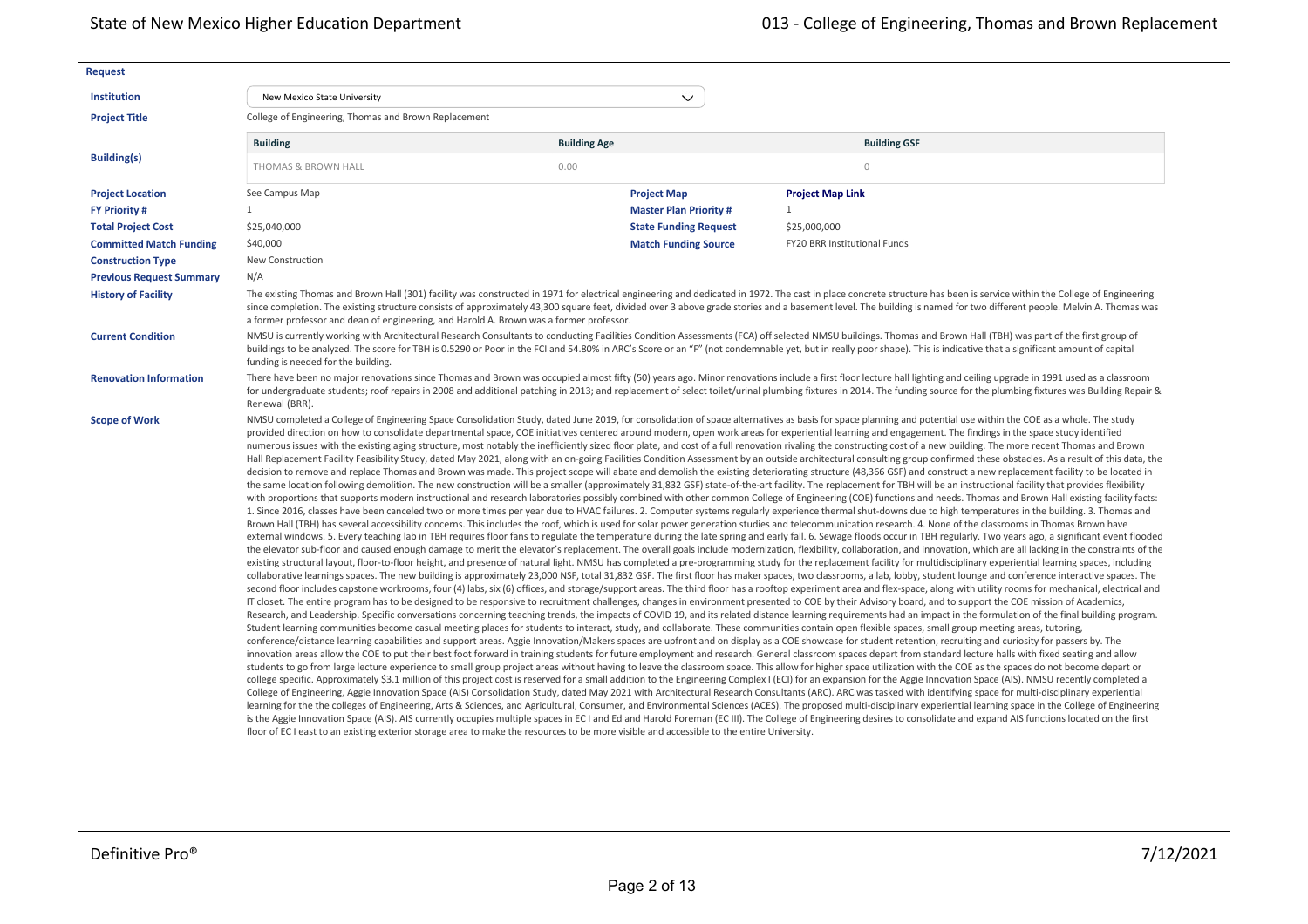| <b>Phases</b><br>Complete table if this project request<br>contains multiple projects or if the | Phase # | <b>Description</b> | Part of<br>Request | <b>Amount</b> | <b>Start Date</b>  | <b>End Date</b> |  |
|-------------------------------------------------------------------------------------------------|---------|--------------------|--------------------|---------------|--------------------|-----------------|--|
| project can be phased. List in priority<br>order:                                               |         | Full Project       |                    |               | $$0.00$ $7/1/2023$ | 2/31/2025       |  |

| <b>Students Impacted</b><br>Provide the instructional program | Major                                                   | HeadCount      | <b>FTE</b>     | % Growth Last Year | % Growth Average |
|---------------------------------------------------------------|---------------------------------------------------------|----------------|----------------|--------------------|------------------|
| majors being served by this project:                          | Chemical and Materials Engineering                      | 206            | 126            | $-4$               | $\overline{2}$   |
|                                                               | Civil Engineering                                       | 274            | 136            | $-5$               | $-2$             |
|                                                               | <b>Electrical and Computer Engineering</b>              | 307            | 156            | $-10$              | $-4$             |
|                                                               | <b>Engineering Physics</b>                              | 30             | $\circledcirc$ | 3                  | $-2$             |
|                                                               | Engineering Technology and Surveying<br>Engineering     | 464            | 354            | $-3$               | $-2$             |
|                                                               | Industrial Engineering                                  | 100            | 73             | $-19$              | $-11$            |
|                                                               | Mechanical Engineering and Aerospace 751<br>Engineering |                | 294            | 3                  | $\circ$          |
|                                                               | Total (includes engineering undeclared<br>students)     | 2143           | 1138           | $-3$               | $-1$             |
|                                                               |                                                         | $\circ$        | $\circ$        | $\circledcirc$     | $\circ$          |
|                                                               |                                                         | $\circledcirc$ | $\circ$        | $\circ$            | $\circ$          |
|                                                               |                                                         | $\circ$        | $\circledcirc$ | 0                  | $\circ$          |

| <b>Enrollment</b><br>Provide Fall Semester enrollment data | Year | <b>FTE</b> | <b>OFTE</b> |
|------------------------------------------------------------|------|------------|-------------|
| per year as reported on the NMHED<br>website/eDEAR:        | 2013 | 16754      | 2142        |
|                                                            | 2014 | 15821      | 2047        |
|                                                            | 2015 | 15484      | 1985        |
|                                                            | 2016 | 14826      | 1753        |
|                                                            | 2017 | 14445      | 1627        |
|                                                            | 2018 | 14297      | 1708        |
|                                                            | 2019 | 14274      | 1792        |
|                                                            | 2020 | 14216      | 4912        |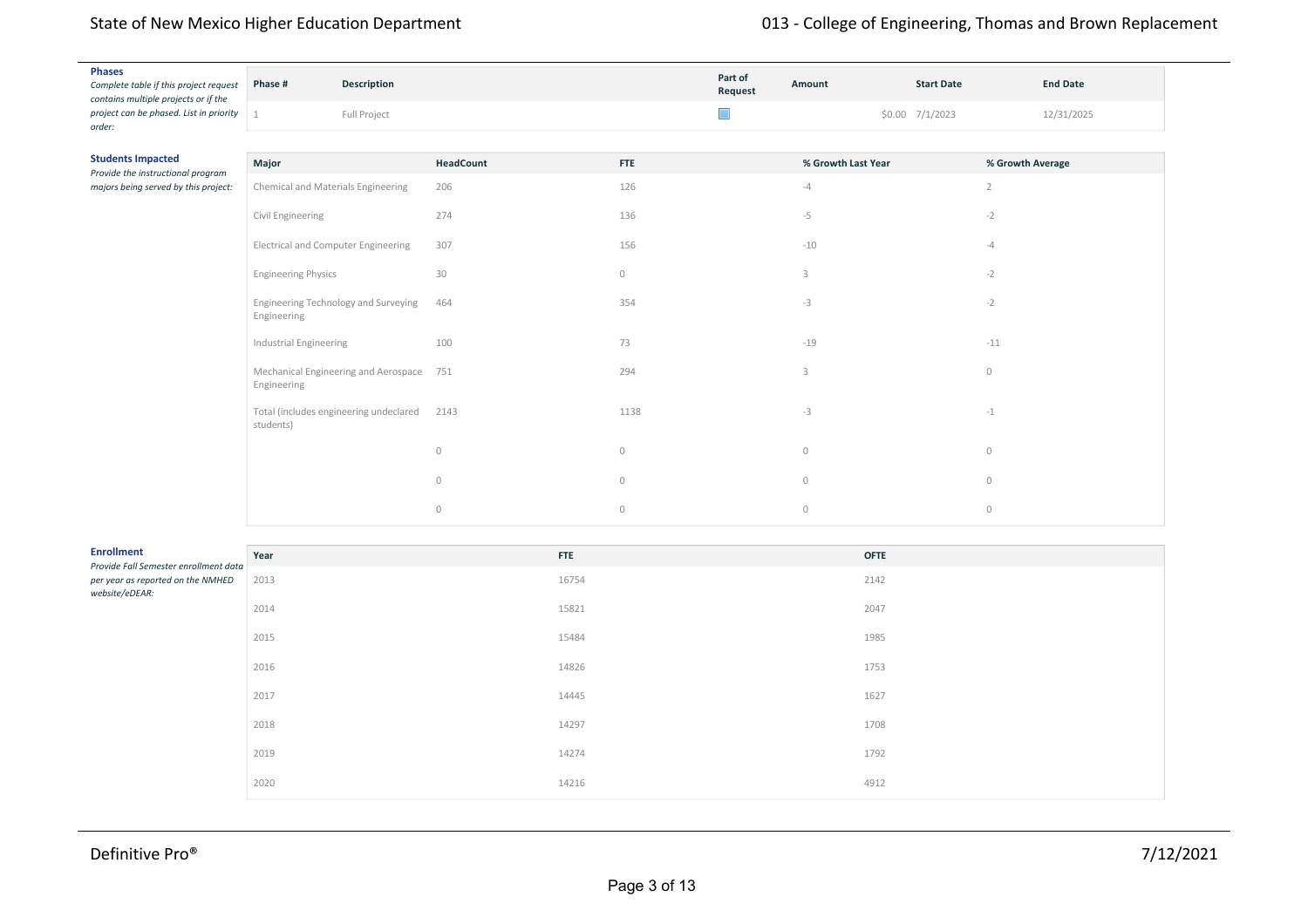#### **B. Project Rationale and Need:**

#### **Measure B1: Projects promotion of enrollment growth, retention, and degree production**

| <b>B1 Score</b> | Substantially |  |
|-----------------|---------------|--|
|                 |               |  |

B1 Explanation The Thomas Brown replacement will serve as the College of Engineering focal point and highlights the College's student-centric approach. The building will house the Learning Communities, the Department of Electrical and Computer Engineering (ECE), and the Aggie Innovation Space design area. The Learning Community focuses on Student Success and developing leadership and communication skills essential for success in the modern engineering workforce. The Aggie Innovation Space plays a major role in advancing experiential learning opportunities for students, not only from engineering but also from other sciences and humanities disciplines. The Aggie Innovation Space allows faculty and students to work more closely with business, industry and community partners to advance technology innovation, entrepreneurship through technology design and validation, and support advanced research in emerging areas. It serves as a gathering point where students in the College of Engineering Capstone Design Program can apply their classroom knowledge to real problems, experience the professional engineer's working world, practice project management, teamwork, communication and other soft-skills, and execute the engineering design process. These activities contribute to the enrollment growth, retention, and degree production in engineering and in other colleges at NMSU. The building will house several of the ECE Department research groups and provide space for classes and labs. For the past several decades, the NMSU Power Lab led the US in renewable energy research and produced graduates that satisfy regional workforce needs. The extensive collaborations with Sandia National Laboratory and El Pase Electric demonstrate the Power Program's strength. Since 2018, the ECE Department has enjoyed triple-digit gains in research funding awards. The aging infrastructure of Thomas Brown threatens this growth. The Department of ECE loses a significant number of new students each year due to the outdated facilities. For example, the ECE Department increased recruitment activities in 2017. This strategy led to an increase in admitted students from 116 to 188 from 2017 -2020. However, the freshman enrollment numbers remained flat at about 55. More students applied to NMSU-ECE, more students were admitted to NMSU, but the number who enrolled did not increase due to the inadequate facilities. We anticipate state-of-the-art labs and classrooms will recover this loss.

#### **Measure B2: Projects impact on education and workforce needs in local and regional economies**

| <b>B2 Score</b> | Substantially |  |
|-----------------|---------------|--|
|                 |               |  |

B2 Explanation The key to New Mexico economy's long-term stability is to reduce the State's dependency on the extraction industry. New Mexico has done an excellent job in establishing the needed groundwork to attract hightech industry to the State. The Space Industry and the Energy‐Water‐Food nexus are two examples. Economic expansion depends on a highly trained and available workforce that included all engineering disciplines. The College's Eloy Torrez Learning Communities, housed in the Thomas Brown replacement building, will support workforce development. Of particular importance is the production of Electrical and Computer Engineers to support growth in the Energy and Space sectors. The replacement building will support the specific workforce need by housing the ECE Department, including the power research group and the space systems group. The Aggie Innovation Space is a state‐of‐the‐art facility where students and faculty can engage with Industrial partners/sponsors through real‐world projects, high‐tech methods and equipment, and manufacture-ready projects. The Aggie Innovation Space has supported over 70 capstone projects with over 400 students, supported 30 student and faculty research projects, and 27 Arrowhead Center projects through the FIX and NMSBA programs. These activities have increased the education and workforce needs in our local and regional economies. Currently the Aggie Innovation Space is located in three different areas which makes it difficult to meet the needs of the students, faculty, and out outreach activities. Consolidation of the facilities will help us better serve the needs of the NMSU community and our local and regional community members.

#### **Measure B3: Projects support of HEI Strategic Plan or Facility Master Plan**

*Demonstrate project alignment with institutional mission and how project advances the institution's strategic or facility master plan.*

| <b>B3 Score</b>       | Substantially | <b>Master Plan</b>                                                                                                                                                  | <b>Master Plan Link</b> |
|-----------------------|---------------|---------------------------------------------------------------------------------------------------------------------------------------------------------------------|-------------------------|
| <b>B3 Explanation</b> |               | This project positively impacts all four major areas of NMSU LEADS 2025. Specifically, it impacts Goal 1 by creating a collaborative learning experience for studer |                         |
|                       |               | (Objectives 1.3 and 1.4) The Aggie Innovation Space part of this project provides experiential and entrepreneurial learning opportunities for all NMSU students     |                         |

its without creating a departmental boundary . The project does not follow conventional departmental boundaries. Although it houses Electrical and Computer Engineering department, its faculty will be grouped with other allied disciplines in other departmental buildings; therefore, more space is accommodated in this project for collaborative learning. It impacts Goal 2 (Elevate Research and Creativity) by encouraging team participation and eliminating departmental separation. Technology transfer and outreach are crucial components of engineering at any land grant university. Aggie Innovation Space teams up with industries to bring real world problems and challenge our students in capstone design classes. Also, it teams up with Arrowhead to facilitate commercialization of creative work produced by our faculty and students, thus amplifying outreach and extension (Goal 3). This project will optimize space utilization in the college and improve the effectiveness of our research and teaching activities. It will enhance the work climate, promote teamwork, and eliminate dead or unused spaces because of its underlying strategy of collaborative learning. It will be a model for a robust learning environment on the campus (Goal 4). Thomas and Brown hall, home to the electrical engineering department is specifically listed in the campus master plan as the next engineering facility in need of funding.

#### **Measure B4: Facilities Assessment**

Provide the facility's most recent condition score and summarize the major structural and systems conditions that resulted in that score. Provide selected supporting documentation in appendices and reference them in the bo

| <b>B4 Level of Study Completed</b>    | Substantially | <b>Study</b>                        | <b>Study Link</b>                                                                                                                                                                                                                                                                                                                                                                                                                                                                                                                                                                                                                                                                                                                                                                                                                                                               |
|---------------------------------------|---------------|-------------------------------------|---------------------------------------------------------------------------------------------------------------------------------------------------------------------------------------------------------------------------------------------------------------------------------------------------------------------------------------------------------------------------------------------------------------------------------------------------------------------------------------------------------------------------------------------------------------------------------------------------------------------------------------------------------------------------------------------------------------------------------------------------------------------------------------------------------------------------------------------------------------------------------|
| <b>Cost to Repair</b>                 | \$5,171,261   | <b>Cost to Replace</b>              | \$9,750,102                                                                                                                                                                                                                                                                                                                                                                                                                                                                                                                                                                                                                                                                                                                                                                                                                                                                     |
| Replacement Cost Basis (\$ per<br>SF) | ςu            | <b>Cost to Repair AFTER Project</b> | S0                                                                                                                                                                                                                                                                                                                                                                                                                                                                                                                                                                                                                                                                                                                                                                                                                                                                              |
| <b>B4 Explanation</b>                 |               |                                     | The demolition of Thomas and Brown Hall (TBH) Replacement project will remove aging and deteriorating facilities, and reduce maintenance costs. See attached FCI information for the campus and summary for<br>TBH facility. Architectural Research Consultants Inc. (ARC) 2021 evaluation: Thomas and Brown score 0.5290 or Poor in the FCI and 54.80% in ARC's Score or an "F" (not condemnable yet, but in really poor shape.)<br>This is indicative that a significant amount of capital funding is needed for the building. ARC's preliminary cost estimate in the amount of \$5.3 million dollars plus NMGRT in construction related renovations only<br>begins to bring the dated building up to current code, meet ADA requirements, improve the HVAC and electrical, replace existing finishes, and renovate existing classrooms. All of these recommended renovations |

only begin to bring the existing building up to current standards/codes and do not begin to touch the goals and need of the COE. The FCI is an indicator of the overall condition of a building; calculated by dividing the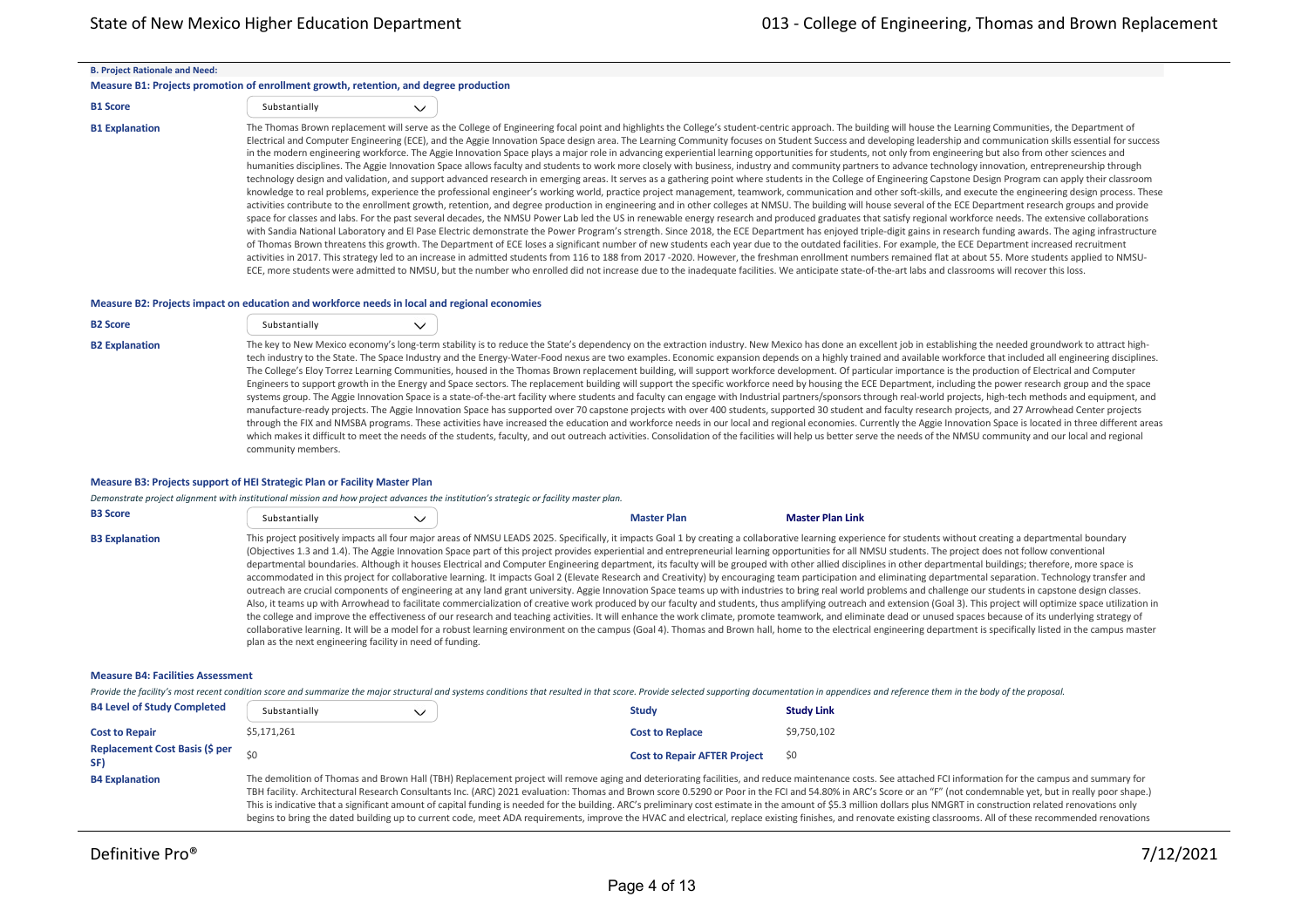only begin to bring the existing building up to current standards/codes and do not begin to touch the goals and need of the COE. The FCI is an indicator of the overall condition of a building; calculated by dividing the maintenance, repair and replacement deficiencies of the facility by the current replacement value of the facility. NMSU is currently in the process of updating FCI system-wide for all of the campuses. We have hired a third party licensed architect and professional evaluation team to assess. Of the 22 completed buildings at the academic core, Thomas and Brown Hall (TBH) has received a rating of Poor. Full building evaluations for TBH, assessment of building condition and recommendations, were completed in March and April 2021.

#### **Measure B5: Projects impact on On–campus and Off‐campus Instruction**

*Provide information on how this project request will support both on‐campus and off‐campus instruction.*

| <b>B5 Score</b> | Substantially |  |
|-----------------|---------------|--|
|                 |               |  |

B5 Explanation MMSU College of Engineering Las Cruces offers online synchronous and asynchronous courses as well as face-to-face courses. Approximately twenty percent of all courses taught at the college are online. Due to increased use of new digital learning tools, the importance of this mode of delivery has increased, and graduate Masters of Engineering degree programs are expected to grow in the Department of Electrical and Computer Engineering as well as throughout the college. However, a significant number of college classes are face-to-face and due to our projected use of the building as accommodating an expanded use of Learning Communities for coursework there needs to be multiple ways to accommodate learning. The College of Engineering will need to meet this need by having more modern, versatile, and interactive classrooms that can support hybrid, online, or face-to-face classes. The improvement of the classroom space at Thomas & Brown will improve students' ability to work in learning communities and individually in hybrid, face‐to‐face, online, or face‐to‐face classes. The extensive use of portable lab kits will also enable flexible learning spaces for students who can communicate with the class and others through Canvas Zoom. This will create an inclusive environment for learning in which more students will be comfortable enrolling in the college and accommodate their time and location needs. The improvements in the classrooms for Thomas and Brown will allow for more students to be served in this capacity and assist the college in enhancing to attract, retain, and graduate students.

#### **C. Green Screen for Buildings**

#### **Measure C1: Energy Audit or similar energy assessment**

*Document details of the audit to include who performed the audit, when it was completed, level of audit/assessment, improvements proposed, and benefits to this project*

| C1 Score                      | Substantially  |                     |                                                                                                                                                                                                                                                                                                                                                                                                                                                                                                                                                                                                                                                                                                                                                                                                                                                                          |
|-------------------------------|----------------|---------------------|--------------------------------------------------------------------------------------------------------------------------------------------------------------------------------------------------------------------------------------------------------------------------------------------------------------------------------------------------------------------------------------------------------------------------------------------------------------------------------------------------------------------------------------------------------------------------------------------------------------------------------------------------------------------------------------------------------------------------------------------------------------------------------------------------------------------------------------------------------------------------|
| <b>Energy Audit Completed</b> | $C$ Yes $C$ No | <b>Energy Audit</b> | <b>Energy Audit Link</b>                                                                                                                                                                                                                                                                                                                                                                                                                                                                                                                                                                                                                                                                                                                                                                                                                                                 |
| <b>C1 Explanation</b>         | construction.  |                     | In 2013 Ameresco preformed an investment grade audit of 46 of NMSU's buildings throughout the state, totaling nearly 2.7 million gross square feet. The audit included the facilities at Alamogordo, Carlsbad, Dona<br>Ana Community College, Grants, remote Agricultural Science Centers, and all buildings on the main campus. NMSU also employees two Certified Energy Managers (CEM) who can look at the potential energy savings<br>of projects. Renovation work will be done following Green Screen standards, with goals of achieving additional energy cost savings. List of Green Screen strategies that will be incorporated in the project during<br>construction include: • Construction waste management principles will be followed during the demolition. • Recycling of applicable materials. • Construction waste management principles followed during |

#### **Measure C2: Projects impact on Energy / Utility Cost Reduction**

*Explain the impact of this project to the net energy / utility costs. Provide a justification if no operating budget impact is anticipated.*

**Current Energy Usage**  $\angle$  **\$0**  $\angle$  \$0  $\angle$  **Energy Usage AFTER Project**  $\angle$  \$0  $\angle$  **Energy Usage AFTER Project**  $\angle$  \$0 C2 Explanation Thomas and Brown is planned to be abated and demolished to be replaced with a newer, more efficient but smaller building. The newer spaces will be built with more energy efficiency measures compared to the current space which was built in 1972. NMSU's building guidelines includes policies to encouraging energy reduction with nearly every project. Additionally, there have been specific projects focusing on energy reduction such as the Ameresco projects. With each project resulting in energy savings there will also be a utility cost savings which can result in an observable change. When the equipment is replaced with more efficiency there will be a reduction in costs. However, the equipment change can also change the system maintenance requirements as well and without knowing what the replacement system will be we are unable to make accurate predictions.

#### **Measure C3: Executive Order (EO) 2019‐003**

*Provide detailed information on how this project will address the goal of reducing Green House Gas (GHG) emissions by 45% as called for in the EO. Explain the steps taken to reduce the buildings energy demands.*

| <b>C3 Score</b>       | Substantially |                                                                                                                                                                                                                                                                                                                                                                                                                        |
|-----------------------|---------------|------------------------------------------------------------------------------------------------------------------------------------------------------------------------------------------------------------------------------------------------------------------------------------------------------------------------------------------------------------------------------------------------------------------------|
| <b>C3 Explanation</b> |               | Over 95% of NMSU's scope 1 and 2 emissions are building emissions. Reaching the goals within EO 2019-003 for greenhouse gas emission reduction remodeling and updating existing infrastructure will be required.<br>Approximately 40% of commercial building's energy use is from the HVAC systems. Therefore, projects focusing on upgrading existing HVAC systems can have a noticeable impact on the GHG emissions. |

| D. Stewardship - Detail how the HEI provides stewardship for its assets.                                                                                                                                                      |                |  |                                     |                      |  |  |
|-------------------------------------------------------------------------------------------------------------------------------------------------------------------------------------------------------------------------------|----------------|--|-------------------------------------|----------------------|--|--|
| <b>Measure D1: Project Estimates</b>                                                                                                                                                                                          |                |  |                                     |                      |  |  |
| Describe how this projects cost estimates were developed. Provide the total dollars attributed to inflation. Percentage increases MUST be defended in the narrative portion of the document, or 0% inflation will be assumed. |                |  |                                     |                      |  |  |
| D1 Score                                                                                                                                                                                                                      | Substantially  |  |                                     |                      |  |  |
| <b>Base Project Estimate</b>                                                                                                                                                                                                  | \$20,346,271   |  | <b>Dollars Related to Inflation</b> | \$623,510            |  |  |
| <b>Formal Estimate Provided</b>                                                                                                                                                                                               | $C$ Yes $C$ No |  | <b>Formal Estimate</b>              | <b>Estimate Link</b> |  |  |

#### $\sim$  0.000  $\sim$  0.000  $\sim$  0.000  $\sim$  0.000  $\sim$  0.000  $\sim$  0.000  $\sim$  0.000  $\sim$  0.000  $\sim$  0.000  $\sim$  0.000  $\sim$  0.000  $\sim$  0.000  $\sim$  0.000  $\sim$  0.000  $\sim$  0.000  $\sim$  0.000  $\sim$  0.000  $\sim$  0.000  $\sim$  0.000  $\sim$  0.000 Definitive Pro® 27/12/2021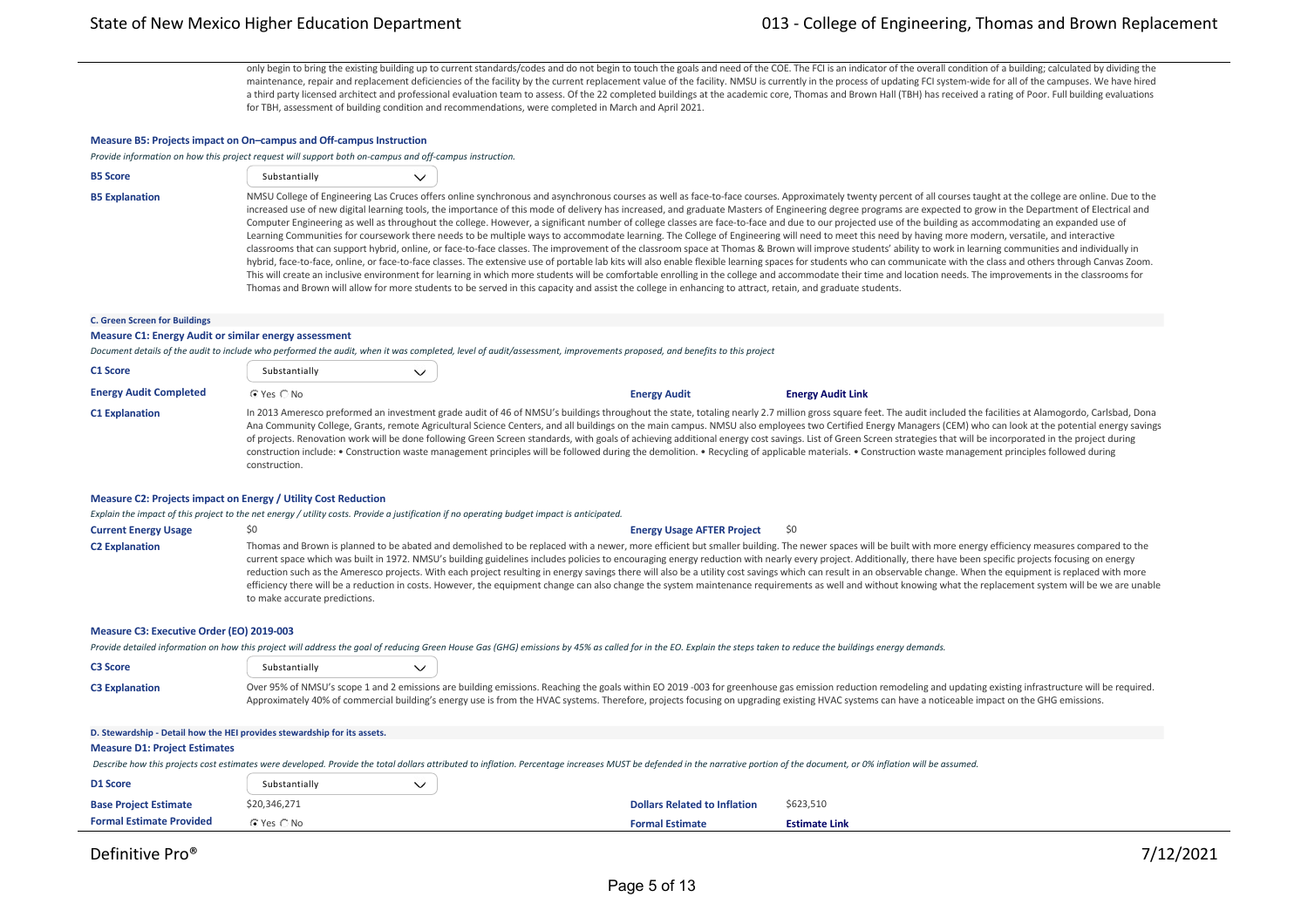D1 Explanation MMSU hired Studio d Architects to evaluate Thomas and Brown Facility Feasibility Study, completed May 2021. As part of this study the architect worked with a professional estimating company to develop projec costs. Studio d Architects worked with our longtime partner Jack O'Neil of to help deter-mine a probable cost for the demolition and new construct cost for the replacement facility. Estimates are based on a Schematic Design level estimate and based on both current and historical pricing for similar building types and construction locations. The estimate provided carry both a design contingency of 10% and a cost escalation per year of 2.56%. For the collaborative learning area, NMSU worked with Architectural Research Consultants (ARC), as part of a campus-wide space utilization study and follow up to the 2019 Space Consolidation Study for the College of Engineering study for the Aggie Innovation Space (AIS) Consolidation Study to identify the needed square footage and cost per square foot for an addition to the Engineering Complex I (ECI). ARC is based in Albuquerque, NM, and specializes in the areas of planning, architectural programming, facility evaluation, and architectural research. NOTE that the field above for Base Project Estimate is for the Thomas and Brown Hall Replacement Study only. The Aggie Innovation Space (AIS) Consolidation is a document uploaded and estimated separately.

### **Measure D2: Describe how this project addresses/reduces deferred maintenance on campus**

| <b>Deferred Maintenance</b> | \$146.266.717                                                                                                                          | <b>Deffered Maintenance AFTER</b><br><b>Project</b>                                                                                                                                                      |
|-----------------------------|----------------------------------------------------------------------------------------------------------------------------------------|----------------------------------------------------------------------------------------------------------------------------------------------------------------------------------------------------------|
| <b>D2 Explanation</b>       |                                                                                                                                        | The approximate restoration cost is over \$5.1M and includes: • roof replacement, • roof safety upgrade, • window replacement, • flooring replacement, • classroom renovation, • ADA compliance for door |
|                             |                                                                                                                                        | hardware, restrooms, signage and stairways, • electrical upgrade, and • HVAC replacement Maintenance, Repair, and Replacement Deficiencies of the Facility(-ies) FCI = ---------------                   |
|                             | ---------- Current Replacement Value of the Facility(-ies) In the 2021 evaluation by ARC, the FCI score is 0.514 and is a poor rating. |                                                                                                                                                                                                          |

### **Measure D3: Asset Stewardship Provide information on how the HEI supports the ongoing operational and maintenance needs of current and proposed assets.**

| <b>D3 Score</b>       | Substantially |                 |                                                                                                                                                                                                                                                                                                                                                                                                                                                                                                                                                                                                                                                                                                                                                                                                                                                                                                                                                                                                                                                                                                                                                                                                                                                                                                                                                                                                                                                                                                                                      |
|-----------------------|---------------|-----------------|--------------------------------------------------------------------------------------------------------------------------------------------------------------------------------------------------------------------------------------------------------------------------------------------------------------------------------------------------------------------------------------------------------------------------------------------------------------------------------------------------------------------------------------------------------------------------------------------------------------------------------------------------------------------------------------------------------------------------------------------------------------------------------------------------------------------------------------------------------------------------------------------------------------------------------------------------------------------------------------------------------------------------------------------------------------------------------------------------------------------------------------------------------------------------------------------------------------------------------------------------------------------------------------------------------------------------------------------------------------------------------------------------------------------------------------------------------------------------------------------------------------------------------------|
| <b>Level of Plan</b>  | Substantially | <b>BRR Plan</b> | <b>BRR Link</b>                                                                                                                                                                                                                                                                                                                                                                                                                                                                                                                                                                                                                                                                                                                                                                                                                                                                                                                                                                                                                                                                                                                                                                                                                                                                                                                                                                                                                                                                                                                      |
| <b>D3 Explanation</b> |               |                 | Facilities and Services receives an annual funding allocation for Building Renewals and Replacements (BRR). Facilities and Services receives an annual allocation for capital renewal and we created a Building<br>Renewals and Replacements (BRR) task force that met every other week for a year to develop a 3-5 year BRR plan. This past year, an internal, cross-sectional team met bi-weekly for a year to assess each building<br>system. This led to the creation of what we called a 3-year plan, although by design the listed needs exceeded the available funding so in places we also called it a plan for the next five years. We made presentations<br>and prepared a BRR booklet. We used a number of reports that we have commissioned in the development of this plan: Roof Assessment by BTA; ThyssenKrupp Elevator Assessment; AON Fire Protection and Life<br>Safety System Assessments; Bohannon Huston Site Electrical Infrastructure Master Plan; GLHN Utility Development Plan; Accessibility Survey of Campus Buildings; NMSU Data Center Planning Report; Las Cruces<br>Campus Drainage Study; Structural Integrity Study for the NMSU Utility Tunnel; Chemistry and Biochemistry Exhaust System Study; and the Water Master Plan. This Building Renewals and Replacements plan was<br>put together with input from staff in Facility Operations, Project Development and Engineering, Environmental Health and Safety (EHS), the Fire Department, the University Architect, and the University Engineer. |

#### **Measure D4: Maintenance Cost Reduction**

*Describe in detail how this project will affect operating appropriations for the current year and all out‐years. Provide a justification if no operating budget impact is anticipated.*

| <b>Total O&amp;M Budget</b> |                                                                                                                                | <b>Total O&amp;M Budget AFTER</b><br><b>Project</b> |  |
|-----------------------------|--------------------------------------------------------------------------------------------------------------------------------|-----------------------------------------------------|--|
| <b>D4 Explanation</b>       | Replacement for Thomas and Brown is expected to minimize operation and maintenance costs. Currently, the vast number of band-a |                                                     |  |

aid repairs is becoming very ineffective to maintain the building. No additional space is requested beyond what's currently available in engineering. It is not expected that new staff would be needed with the Thomas and Brown replacement. Maintenance Analysis: NMSU performs regularly scheduled custodial, maintenance and project support at Thomas and Brown. Project support are deferred maintenance projects and renovations to the facility to meet the Electrical Engineering department's academic mission. The cost analysis was generated for the period of Fiscal Year 16 through Fiscal Year 20. During this time frame NMSU spent \$436,795.00 to perform routine maintenance and operations. Additionally NMSU spent \$437,914.00 on facility system modernization and deferred maintenance projects. Total expenses for the five year period were \$874,710.00. Thomas and Brown has a facility condition index score of 0.514 which is on the borderline of a poor rating. Demolishing the existing facility and constructing a new state of the art educational facility will result in maintenance savings. The proposed facility wil be approximately 31,000 GSF which is 17,000 GSF, 36%, less than the existing facility. NMSU anticipates projected average annual savings of \$17,785.00 in Corrective Maintenance costs and \$21,744.00 in Custodial costs for \$39,529.00 total savings. The new facility will be activated with a robust Preventive Maintenance program and the projected annual average cost will increase from \$1,717.00 to \$5,670.00. This increase of \$3,953.00 for preventive maintenance would reduce the total average annual cost savings \$35,576.00. These savings will be reinvested in scheduled maintenance for other academic facilities on campus. Project Development: Facilities Operations needs to be an active participant in the project design. Maintainability and reliability should be key factors in the design. See Thomas and Brown Maintenance Analysis narrative and table that identifies Thomas and Brown Fiscal Year Maintenance Costs by Category. The grand total for the past five years maintenance costs is \$874,710.

### **Measure D5: Health, safety, and security**

Describe how this project will address major health and safety issues/concerns on campus, including how it will improve physical safety and cybersecurity on campus. Provide selected supporting documentation and reference **them in the body of the proposal.**

| <b>D5 Score</b>       | Two or more plans |                                                                                                                                                                                                                                                                                                                                                                                                                                                                                                                                                                                             |
|-----------------------|-------------------|---------------------------------------------------------------------------------------------------------------------------------------------------------------------------------------------------------------------------------------------------------------------------------------------------------------------------------------------------------------------------------------------------------------------------------------------------------------------------------------------------------------------------------------------------------------------------------------------|
| Level of Plan         | Level 1           | <b>HSS Plan</b>                                                                                                                                                                                                                                                                                                                                                                                                                                                                                                                                                                             |
| <b>D5 Explanation</b> |                   | Removing a deteriorating and unsafe structures from the campus inventory (replaced by new development), will improve safety. Building code provisions address structural stability, fire safety, adequate means of<br>egress (exits), sanitation, safe wiring and more. It is the code official's responsibility to protect the public health, safety and welfare in relationship to the built environment through effective code enforcement. The<br>new facility will be constructed to current codes and standards, including life safety and accessible roof access for research space. |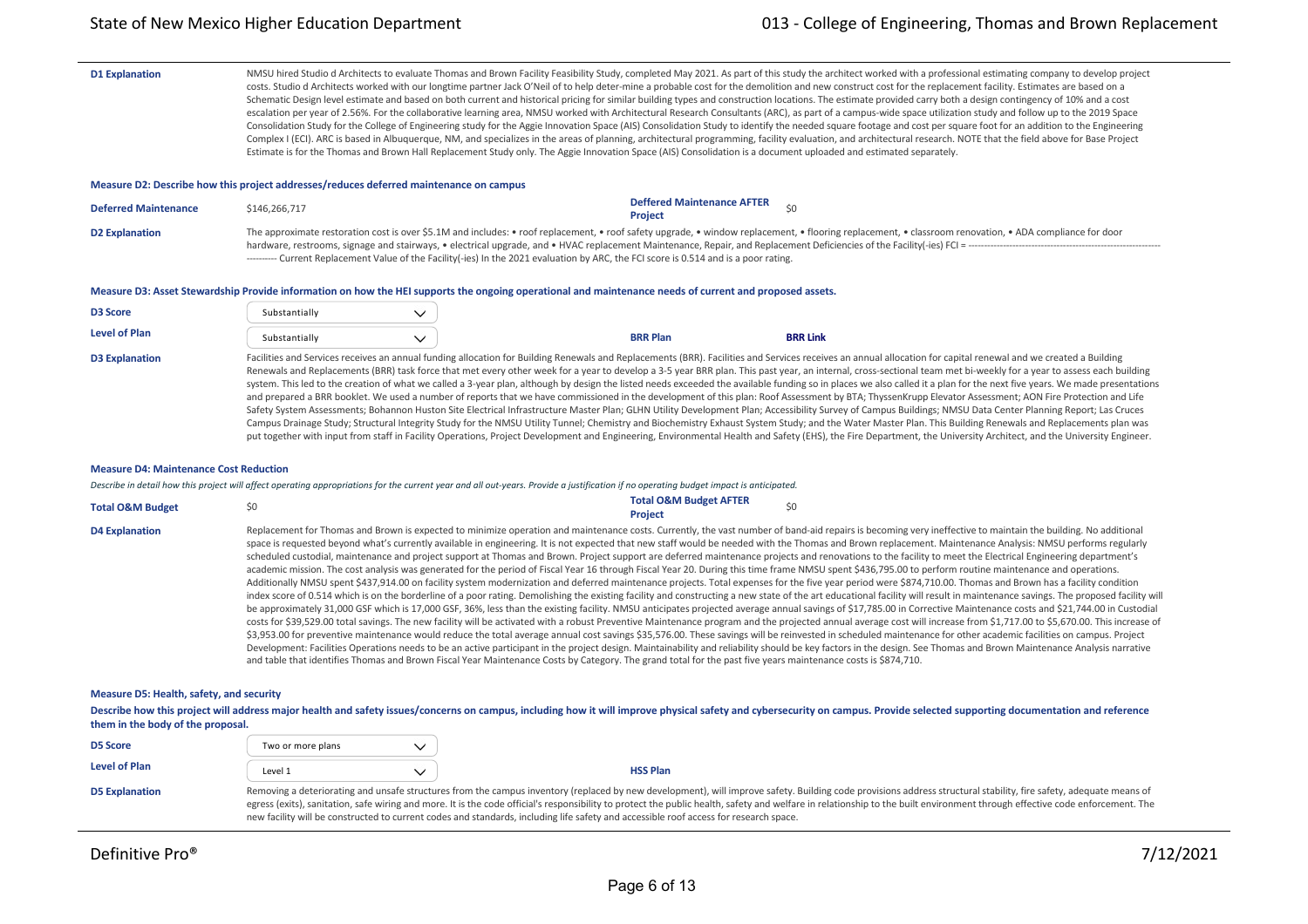Appropriation Lanaguage \$25,000,000 to plan, abate, demolish, design, construct, renovation, furnish and equip a replacement facility for Thomas and Brown Hall and Aggie Innovation Space addition at Engineering Complex I ( Mexico State University‐ Las Cruces.

**Follow up Questions**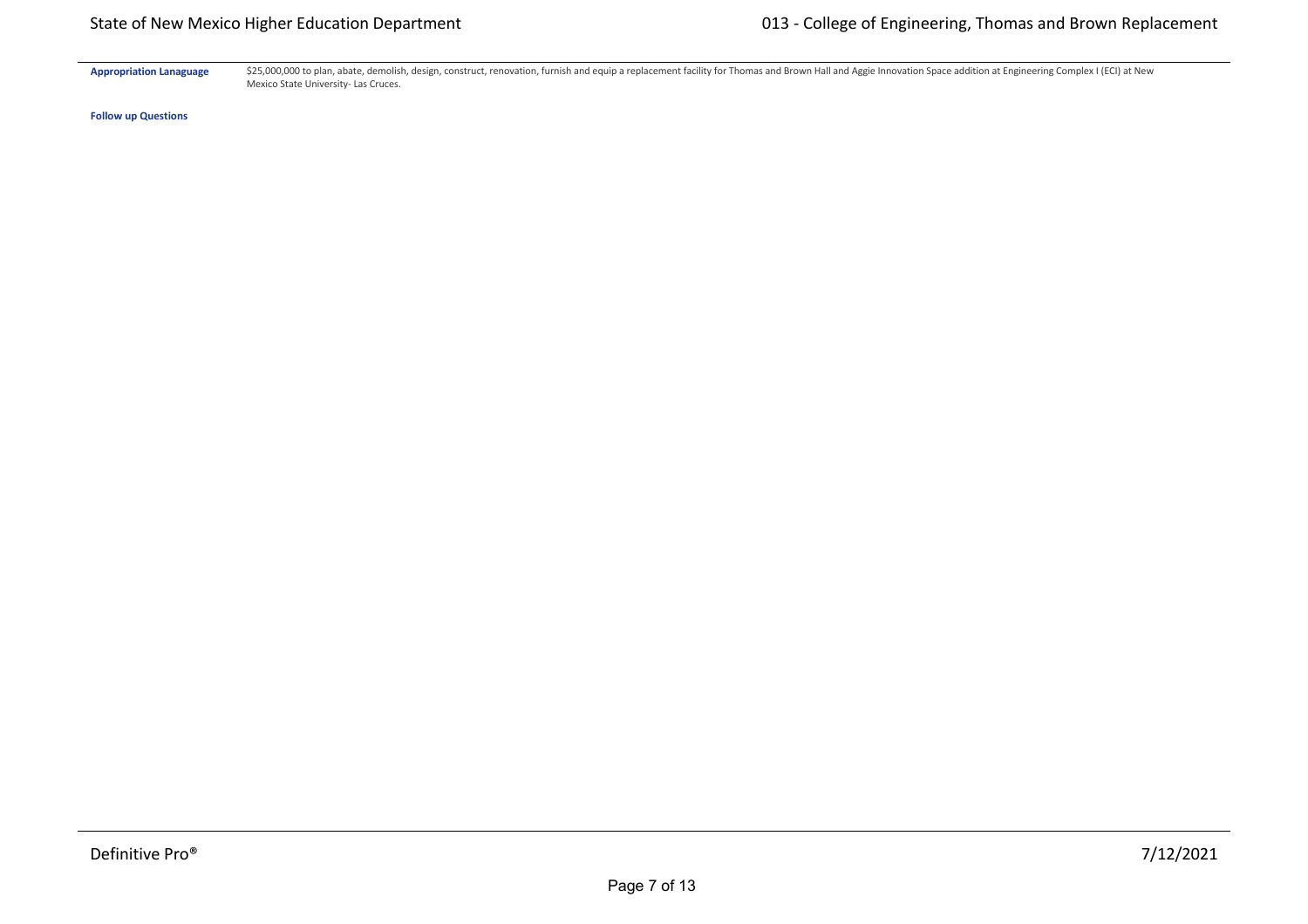## State of New Mexico Higher Education Department

| <b>Starting Fiscal Year</b>  | 2021           | <b>Expense Type</b>           |                |
|------------------------------|----------------|-------------------------------|----------------|
| <b>Planned Project Start</b> |                | <b>Planned Project Finish</b> |                |
| <b>Investment to Date</b>    | \$0            | <b>Funds Needed By</b>        |                |
| <b>Discounting Switch</b>    | Off            | % Complete                    | 0%             |
| <b>Discount Rates</b>        | 2022:<br>0.00% | 2023:<br>0.00%                | 2024:<br>0.00% |

2025: 0.00%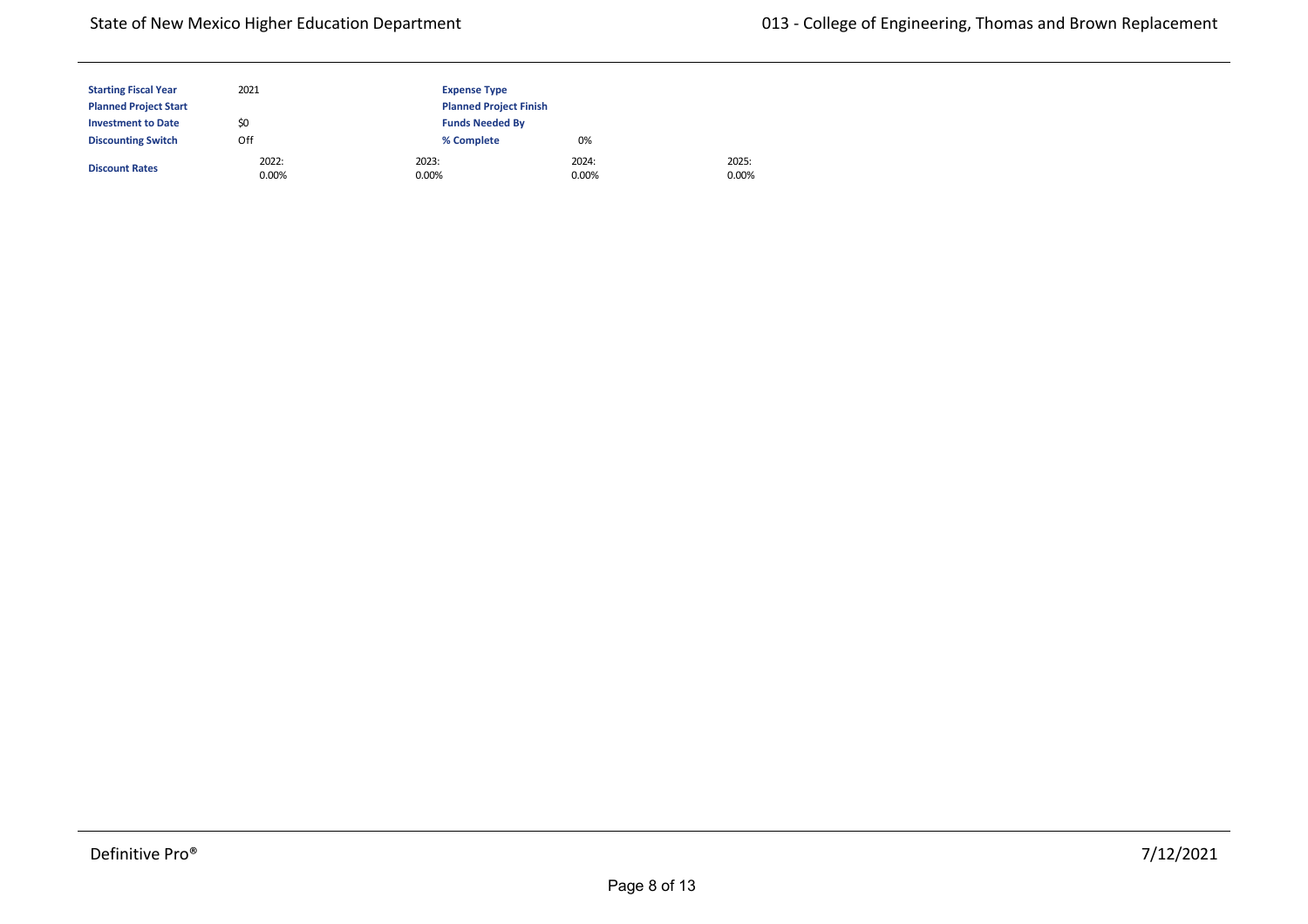| <b>Forecast</b>                   |         |         |         |         |         |              |                                                                                                       |
|-----------------------------------|---------|---------|---------|---------|---------|--------------|-------------------------------------------------------------------------------------------------------|
|                                   | FY 2021 | FY 2022 | FY 2023 | FY 2024 | FY 2025 | <b>Total</b> | <b>Notes</b>                                                                                          |
| <b>Pre-Project</b>                |         |         |         |         |         |              | Definition: Non-recurring cost to get to an approved and funded project.                              |
| Internal Staff Labor \$           | \$0     | \$0     | \$0     | \$0     | \$0     | \$0          |                                                                                                       |
| Internal Contract Labor \$        | \$0     | \$0     | \$0     | \$0     | \$0     | \$0          |                                                                                                       |
| <b>External Staff Labor \$</b>    | \$0     | \$0     | \$0     | \$0     | \$0     | \$0          |                                                                                                       |
| <b>External Contract Labor \$</b> | \$0     | \$0     | \$0     | \$0     | \$0     | \$0          |                                                                                                       |
| Software \$                       | \$0     | \$0     | \$0     | \$0     | \$0     | \$0          |                                                                                                       |
| Hardware \$                       | \$0     | \$0     | \$0     | \$0     | \$0     | \$0          |                                                                                                       |
| <b>Facilities and Power \$</b>    | \$0     | \$0     | \$0     | \$0     | \$0     | \$0          |                                                                                                       |
| Internal Services \$              | \$0     | \$0     | \$0     | \$0     | \$0     | \$0          |                                                                                                       |
| Outside Services \$               | \$0     | \$0     | \$0     | \$0     | \$0     | \$0          |                                                                                                       |
| Telecom \$                        | \$0     | \$0     | \$0     | \$0     | \$0     | \$0          |                                                                                                       |
| Other \$                          | \$0     | \$0     | \$0     | \$0     | \$0     | \$0          |                                                                                                       |
| <b>Total Pre-Project</b>          | \$0\$   | \$0     | \$0     | \$0\$   | \$0     | \$0          |                                                                                                       |
| Project                           |         |         |         |         |         |              | Definition: Non-recurring cost to implement and field the product or service.                         |
| <b>Internal Staff Labor \$</b>    | \$0     | \$0     | \$0     | \$0     | \$0     | \$0          |                                                                                                       |
| Internal Contract Labor \$        | \$0     | \$0     | \$0     | \$0     | \$0     | \$0          |                                                                                                       |
| <b>External Staff Labor \$</b>    | \$0     | \$0     | \$0     | \$0     | \$0     | \$0          |                                                                                                       |
| <b>External Contract Labor \$</b> | \$0     | \$0     | \$0     | \$0     | \$0     | \$0          |                                                                                                       |
| Software \$                       | \$0     | \$0     | \$0     | \$0     | \$0     | \$0          |                                                                                                       |
| Hardware \$                       | \$0     | \$0     | \$0     | \$0     | \$0     | \$0          |                                                                                                       |
| <b>Facilities and Power \$</b>    | \$0     | \$0     | \$0     | \$0     | \$0     | \$0          |                                                                                                       |
| <b>Internal Services \$</b>       | \$0     | \$0     | \$0     | \$0     | \$0     | \$0          |                                                                                                       |
| Outside Services \$               | \$0     | \$0     | \$0     | \$0     | \$0     | \$0          |                                                                                                       |
| Telecom \$                        | \$0     | \$0     | \$0     | \$0     | \$0     | \$0          |                                                                                                       |
| Other \$                          | \$0     | \$0     | \$0     | \$0     | \$0     | \$0          |                                                                                                       |
| <b>Total Project</b>              | \$0     | \$0     | \$0\$   | \$0     | \$0     | $ $ \$0      |                                                                                                       |
| Post-Project                      |         |         |         |         |         |              | Definition: Recurring cost to support the product or service through the end of the planning horizon. |
| Internal Staff Labor \$           | \$0     | \$0     | \$0     | \$0     | \$0     | \$0          |                                                                                                       |
| <b>Internal Contract Labor \$</b> | \$0     | \$0     | \$0     | \$0     | \$0     | \$0          |                                                                                                       |
| <b>External Staff Labor \$</b>    | \$0     | \$0     | \$0     | \$0     | \$0     | \$0          |                                                                                                       |
| <b>External Contract Labor \$</b> | \$0     | \$0     | \$0     | \$0     | \$0     | \$0          |                                                                                                       |
| Software \$                       | \$0     | \$0     | \$0     | \$0     | \$0     | \$0          |                                                                                                       |
| Hardware \$                       | \$0     | \$0     | \$0     | \$0     | \$0     | \$0          |                                                                                                       |
| <b>Facilities and Power \$</b>    | \$0     | \$0     | \$0     | \$0     | \$0     | \$0          |                                                                                                       |
| Internal Services \$              | \$0     | \$0     | \$0     | \$0     | \$0     | \$0          |                                                                                                       |
| <b>Outside Services \$</b>        | \$0     | \$0     | \$0     | \$0     | \$0     | \$0          |                                                                                                       |
| Telecom \$                        | \$0     | \$0     | \$0     | \$0     | \$0     | \$0          |                                                                                                       |
| Other \$                          | \$0     | \$0     | \$0     | \$0     | \$0     | \$0          |                                                                                                       |
| <b>Total Post-Project</b>         | \$0     | \$0     | \$0     | \$0     | \$0     | \$0          |                                                                                                       |
| <b>Total Cost</b>                 | \$0     | \$0     | \$0     | \$0     | \$0     | \$0          |                                                                                                       |

**<Source 1> \$** \$0 \$0 \$0 \$0 \$0 \$0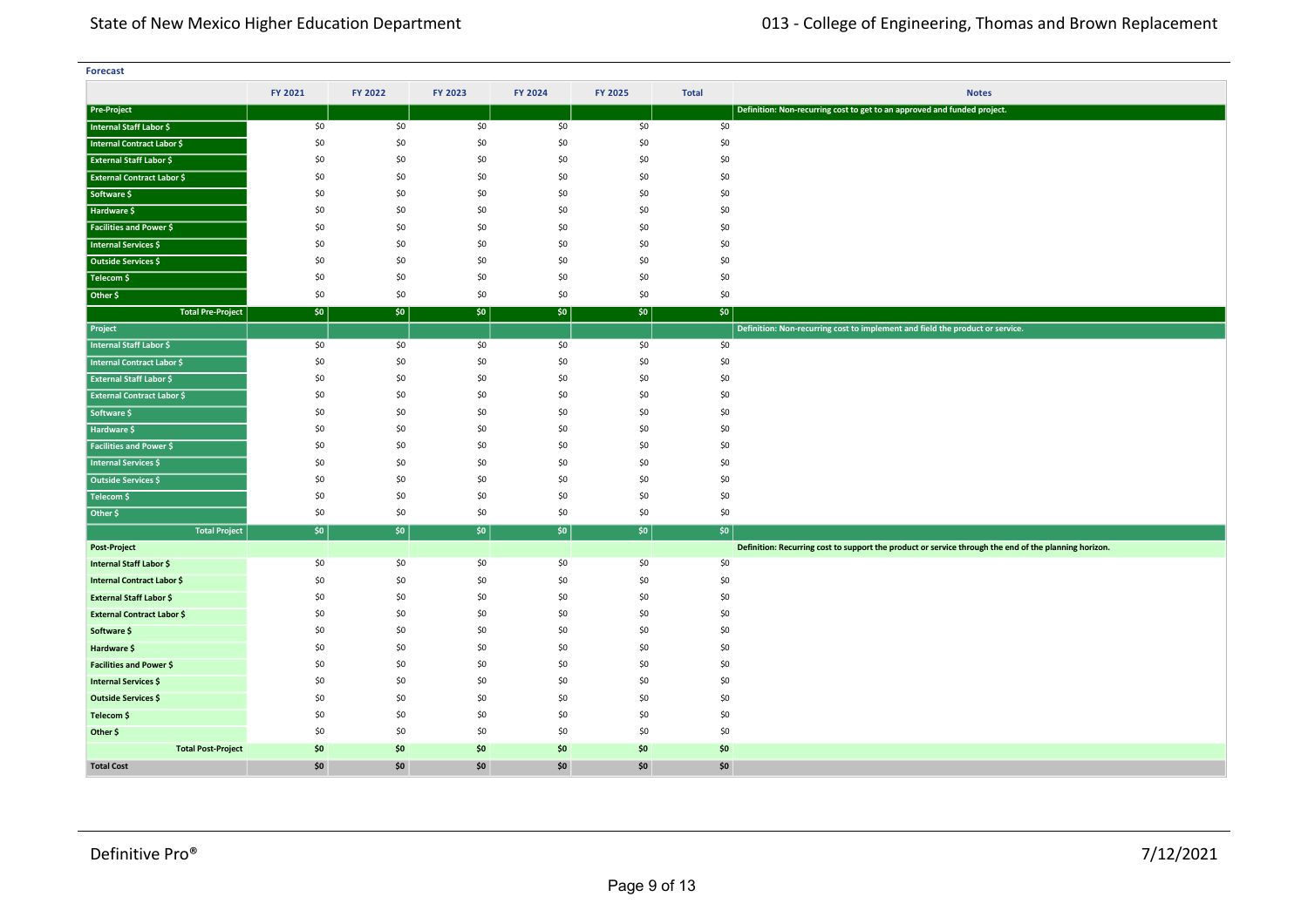|                                   | FY 2021    | FY 2022    | FY 2023          | FY 2024          | FY 2025    | <b>Total</b> | <b>Notes</b>                                                                                  |
|-----------------------------------|------------|------------|------------------|------------------|------------|--------------|-----------------------------------------------------------------------------------------------|
| Revenue                           |            |            |                  |                  |            |              | Definition: Incoming revenue associated with the product or service.                          |
| $<$ Source 1> $\frac{6}{7}$       | \$0        | \$0        | \$0              | \$0              | \$0        | \$0          |                                                                                               |
| $<$ Source 2> $\frac{1}{2}$       | \$0        | \$0        | \$0              | \$0              | \$0        | \$0          |                                                                                               |
| $<$ Source 3> $\frac{1}{2}$       | \$0        | \$0        | \$0              | \$0              | \$0        | \$0          |                                                                                               |
| $<$ Source 4> $\frac{1}{2}$       | \$0        | \$0        | \$0              | \$0              | \$0        | \$0          |                                                                                               |
| <source 5=""/> \$                 | \$0        | \$0        | \$0              | \$0              | \$0        | \$0          |                                                                                               |
| $<$ Source 6> $\frac{1}{2}$       | \$0        | \$0        | \$0              | \$0              | \$0        | \$0          |                                                                                               |
| <source 7=""/> \$                 | \$0        | \$0        | \$0              | \$0              | \$0        | \$0          |                                                                                               |
| $<$ Source 8> $\frac{1}{2}$       | \$0        | \$0        | \$0              | \$0              | \$0        | \$0          |                                                                                               |
| <b>Total Revenue</b>              | \$0        | \$0        | \$0              | \$0              | \$0        | \$0\$        |                                                                                               |
| <b>Cost Reduction</b>             |            |            |                  |                  |            |              | Definition: Money saved that is being spent today. True cost take-out.                        |
| <b>Internal Staff Labor \$</b>    | \$0        | \$0        | \$0              | \$0              | \$0        | \$0          |                                                                                               |
| <b>Internal Contract Labor \$</b> | \$0        | \$0        | \$0              | \$0              | \$0        | \$0          |                                                                                               |
| <b>External Staff Labor \$</b>    | \$0        | \$0        | \$0              | \$0              | \$0        | \$0          |                                                                                               |
| <b>External Contract Labor \$</b> | \$0        | \$0        | \$0              | \$0              | \$0        | \$0          |                                                                                               |
| Software \$                       | \$0        | \$0        | \$0              | \$0              | \$0        | \$0          |                                                                                               |
| Hardware \$                       | \$0        | \$0        | \$0              | \$0              | \$0        | \$0          |                                                                                               |
| <b>Facilities and Power \$</b>    | \$0        | \$0        | \$0              | \$0              | \$0        | \$0          |                                                                                               |
| <b>Internal Services \$</b>       | \$0        | \$0        | \$0              | \$0              | \$0        | \$0          |                                                                                               |
| <b>Outside Services \$</b>        | \$0        | \$0        | \$0              | \$0              | \$0        | \$0          |                                                                                               |
| Telecom \$                        | \$0        | \$0        | \$0              | \$0              | \$0        | \$0          |                                                                                               |
| Other \$                          | \$0        | \$0        | \$0              | \$0              | \$0        | \$0          |                                                                                               |
| <b>Total Cost Reduction</b>       | \$0        | \$0        | \$0 <sub>1</sub> | \$0 <sub>1</sub> | $ $ \$0    | $ $ \$0      |                                                                                               |
| <b>Cost Avoidance</b>             |            |            |                  |                  |            |              | Definition: Preventing money from having to be spent that is not currently being spent today. |
| <b>Internal Staff Labor \$</b>    | \$0        | \$0        | \$0              | \$0              | \$0        | \$0          |                                                                                               |
| <b>Internal Contract Labor \$</b> | \$0        | \$0        | \$0              | \$0              | \$0        | \$0          |                                                                                               |
| External Staff Labor \$           | \$0        | \$0        | \$0              | \$0              | \$0        | \$0          |                                                                                               |
| <b>External Contract Labor \$</b> | \$0        | \$0        | \$0              | \$0              | \$0        | \$0          |                                                                                               |
| Software \$                       | \$0        | \$0        | \$0              | \$0              | \$0        | \$0          |                                                                                               |
| Hardware \$                       | \$0        | \$0<br>\$0 | \$0              | \$0<br>\$0       | \$0<br>\$0 | \$0<br>\$0   |                                                                                               |
| Facilities and Power \$           | \$0        |            | \$0              |                  |            |              |                                                                                               |
| <b>Internal Services \$</b>       | \$0<br>\$0 | \$0<br>\$0 | \$0<br>\$0       | \$0<br>\$0       | \$0<br>\$0 | \$0          |                                                                                               |
| Outside Services \$               | \$0        | \$0        | \$0              | \$0              | \$0        | \$0          |                                                                                               |
| Telecom \$<br>Other \$            | \$0        | \$0        | \$0              | \$0              | \$0        | \$0<br>\$0   |                                                                                               |
| <b>Total Cost Avoidance</b>       | \$0        | \$0        |                  | \$0              | \$0        |              |                                                                                               |
| <b>Total Benefit</b>              | \$0        | \$0        | \$0<br>\$0       | \$0              | \$0        | \$0<br>\$0   |                                                                                               |
|                                   |            |            |                  |                  |            |              |                                                                                               |

**Total Cost Reduction** \$0 \$0 \$0 \$0 \$0 \$0

**Cumulative Return** \$0 \$0 \$0 \$0 \$0 \$0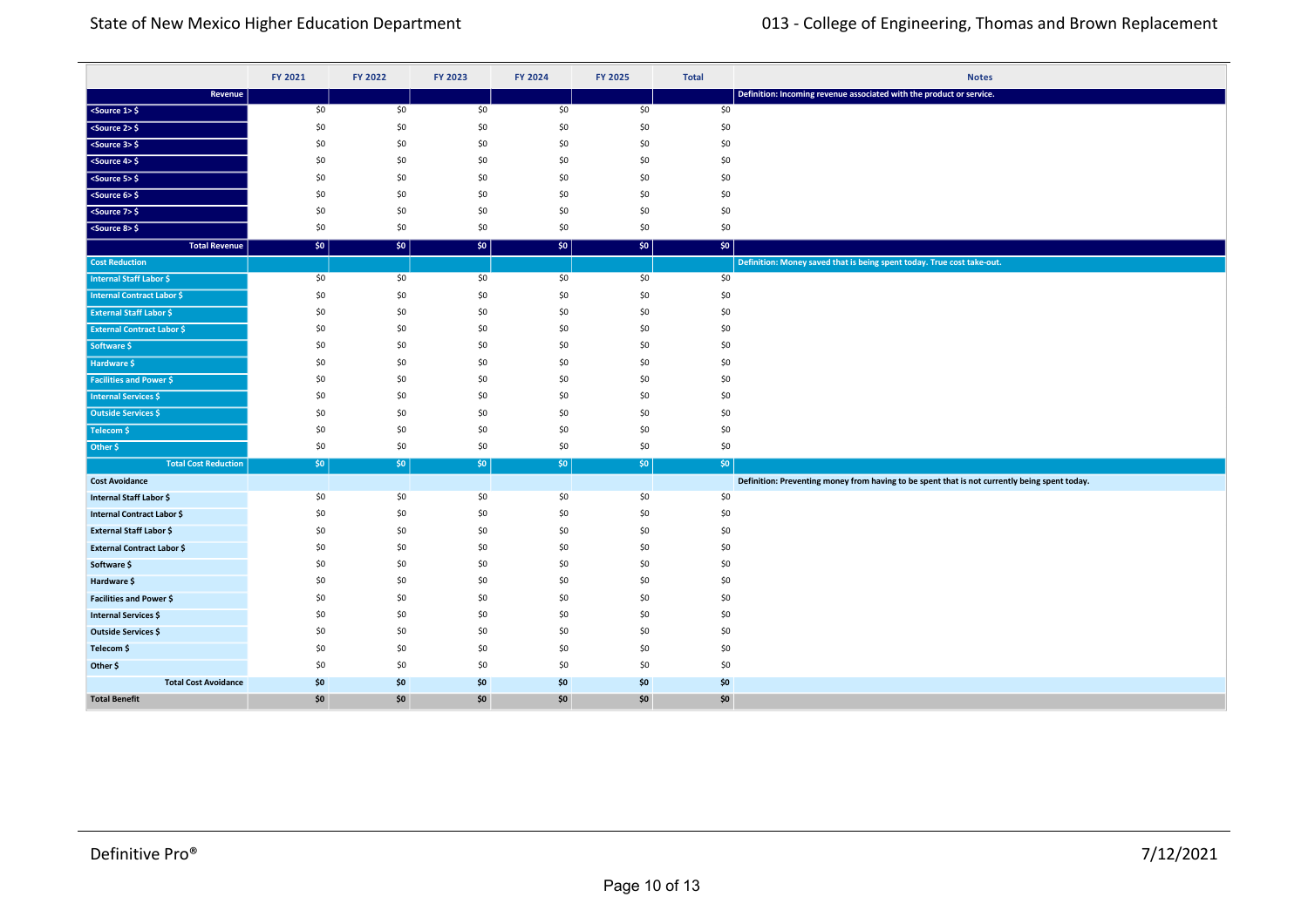|                             | FY 2021 | FY 2022 | FY 2023 | FY 2024 | <b>FY 2025</b> | <b>Total</b> |
|-----------------------------|---------|---------|---------|---------|----------------|--------------|
| <b>Total Pre-Project</b>    | \$0     | \$0     | \$0     | \$0     | \$0            | \$0          |
| <b>Total Project</b>        | \$0     | \$0     | \$0     | \$0     | \$0            | \$0          |
| <b>Total Post-Project</b>   | \$0     | \$0     | \$0     | \$0     | \$0            | \$0          |
| <b>Total Cost</b>           | \$0     | \$0     | \$0     | \$0     | \$0            | \$0          |
| <b>Total Revenue</b>        | \$0     | \$0     | \$0     | \$0     | \$0            | \$0          |
| <b>Total Cost Reduction</b> | \$0     | \$0     | \$0     | \$0     | \$0            | \$0          |
| <b>Total Cost Avoidance</b> | \$0     | \$0     | \$0     | \$0     | \$0            | \$0          |
| <b>Total Benefit</b>        | \$0     | \$0     | \$0     | \$0     | \$0            | \$0          |
| Return                      | \$0     | \$0     | \$0     | \$0     | \$0            | \$0          |
| <b>Cumulative Return</b>    | \$0     | \$0     | \$0     | \$0     | \$0            | \$0          |
| ROI %                       | 0.00%   | 0.00%   | 0.00%   | 0.00%   | 0.00%          | 0.00%        |
| <b>Cumulative ROI %</b>     | 0.00%   | 0.00%   | 0.00%   | 0.00%   | 0.00%          | 0.00%        |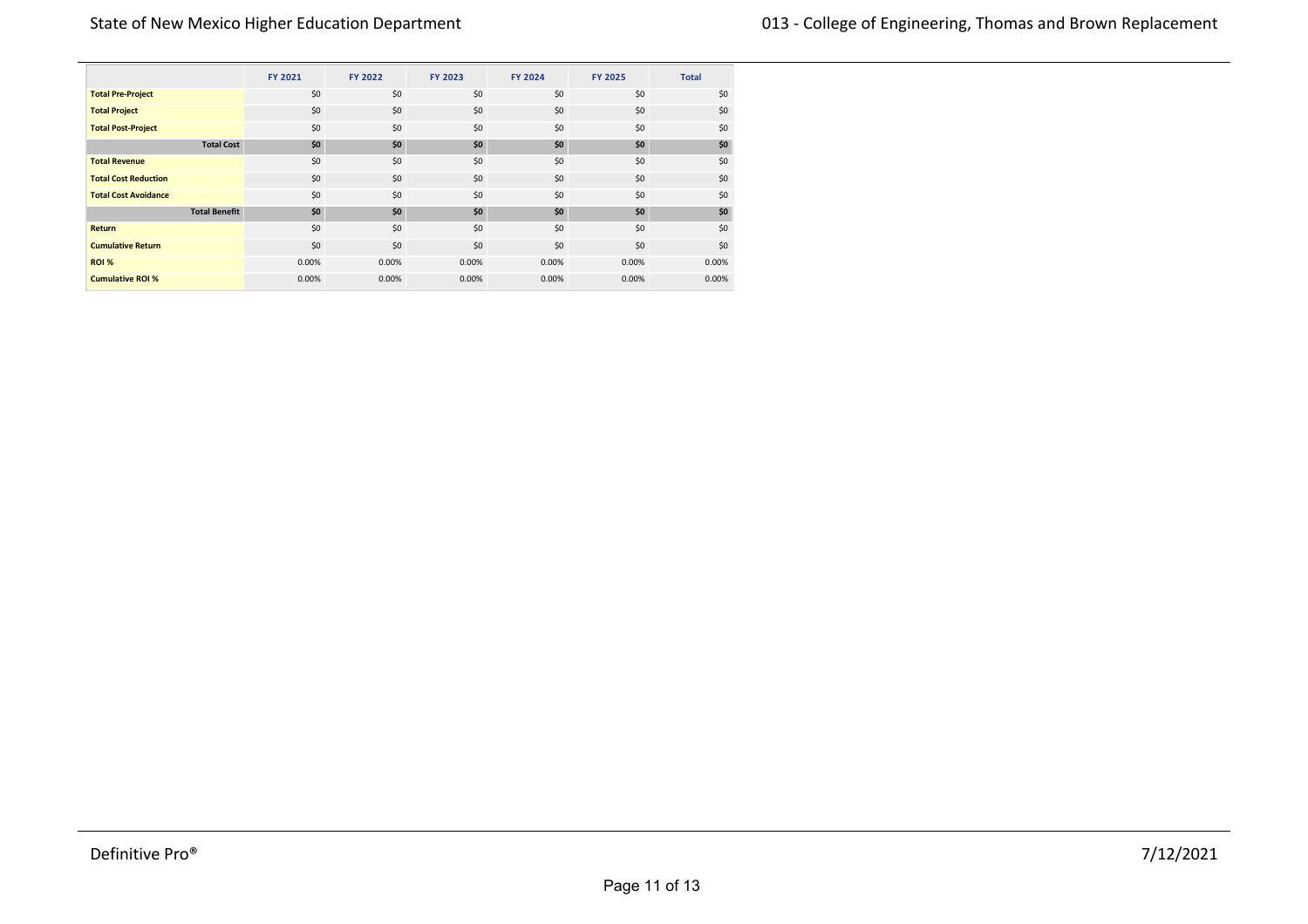## State of New Mexico Higher Education Department 013 - College of Engineering, Thomas and Brown Replacement